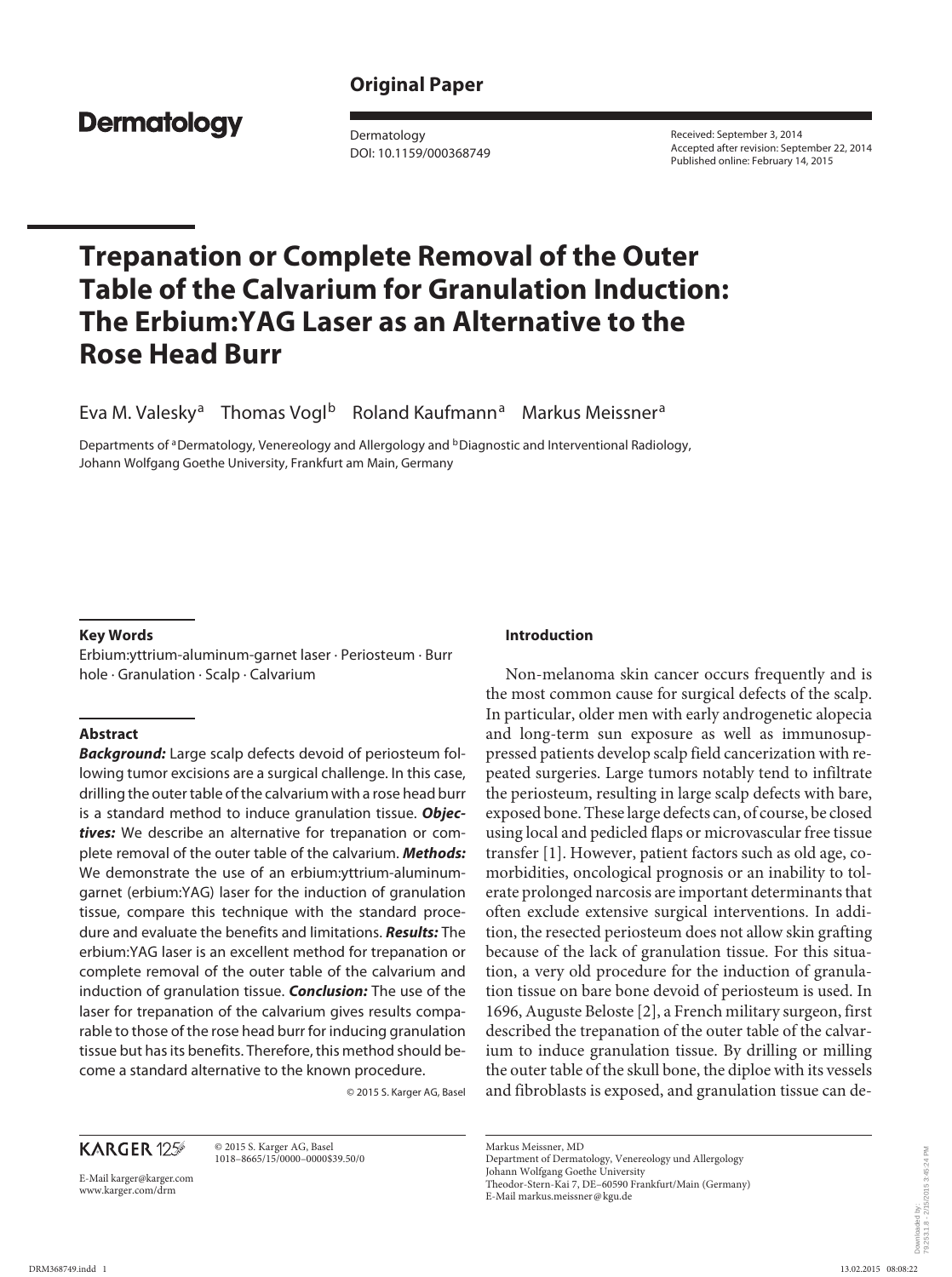

**Fig. 1.** Preoperative CT scan to exclude malignant bone erosions or calvarium abnormalities before trepanation. Displayed is a CT scan of a patient with a big squamous cell carcinoma of the scalp. The thick arrow marks the loss of the inner table and diploe of the calvarium. The inner and outer table and the diploe are labeled. In this case, the trepanation was canceled, and a large transposition flap was used for closure.



**Fig. 3.** Postoperative CT scan after trepanation and partial planar ablation of the outer table of the calvarium with an erbium:YAG laser after complete scalp removal. The red asterisk (colors refer to the online version only) marks the planar ablation of the outer table and the exposed diploe. The yellow number sign marks a successful trepanation of the outer table and the exposed diploe. The white



**Fig. 2.** Trepanation of the outer table of the calvarium with a surgical drill; condition after the excision of an angiosarcoma with resection of the periosteum. **a** Here, a flame head burr was used for the trepanation until discrete bleeding was observed. **b** A rose head burr is displayed.

velop. Normally, it takes a few weeks for the defect to become completely covered with granulation tissue, followed by skin grafting or second-intention healing [3, 4]. The standard procedure for trepanation or complete removal of the outer table of the skull is to use a rose head burr or a chisel to split the outer table. Both techniques use instruments needing sterilization or, in the case of the

rose head burr, a surgical drill, which is not available in every dermatological clinic and even less so in outpatient settings. In addition, use of a surgical drill substantially increases the temperature of the treated regions, increasing the risk of bacterial contamination and deposits of metal shavings [5-7].

 In oral surgery, the erbium:yttrium-aluminum-garnet (erbium:YAG) laser is increasingly used instead of a classic surgical drill for osteotomy. It could be demonstrated in experimental studies that the erbium:YAG laser treatment produces less heat, sharper edges around the openings, no debris or bone fragments and shorter surgical times [8, 9].

 Therefore, we investigated the use of the erbium:YAG laser as an alternative for trepanation or complete removal of the outer table of the skull bone and found it to be highly effective in inducing granulation tissue.

#### **Methods and Results**

## *Classical Trepanation Method of the Outer Table of the Skull Bone with the Surgical Drill*

 For complete resection of a tumor at the scalp, the periosteum must often be resected. If local or free flaps are not applicable and skin grafting is necessary, the induction of granulation tissue is mandatory. The standard procedure requires the use of a surgical drill with a rose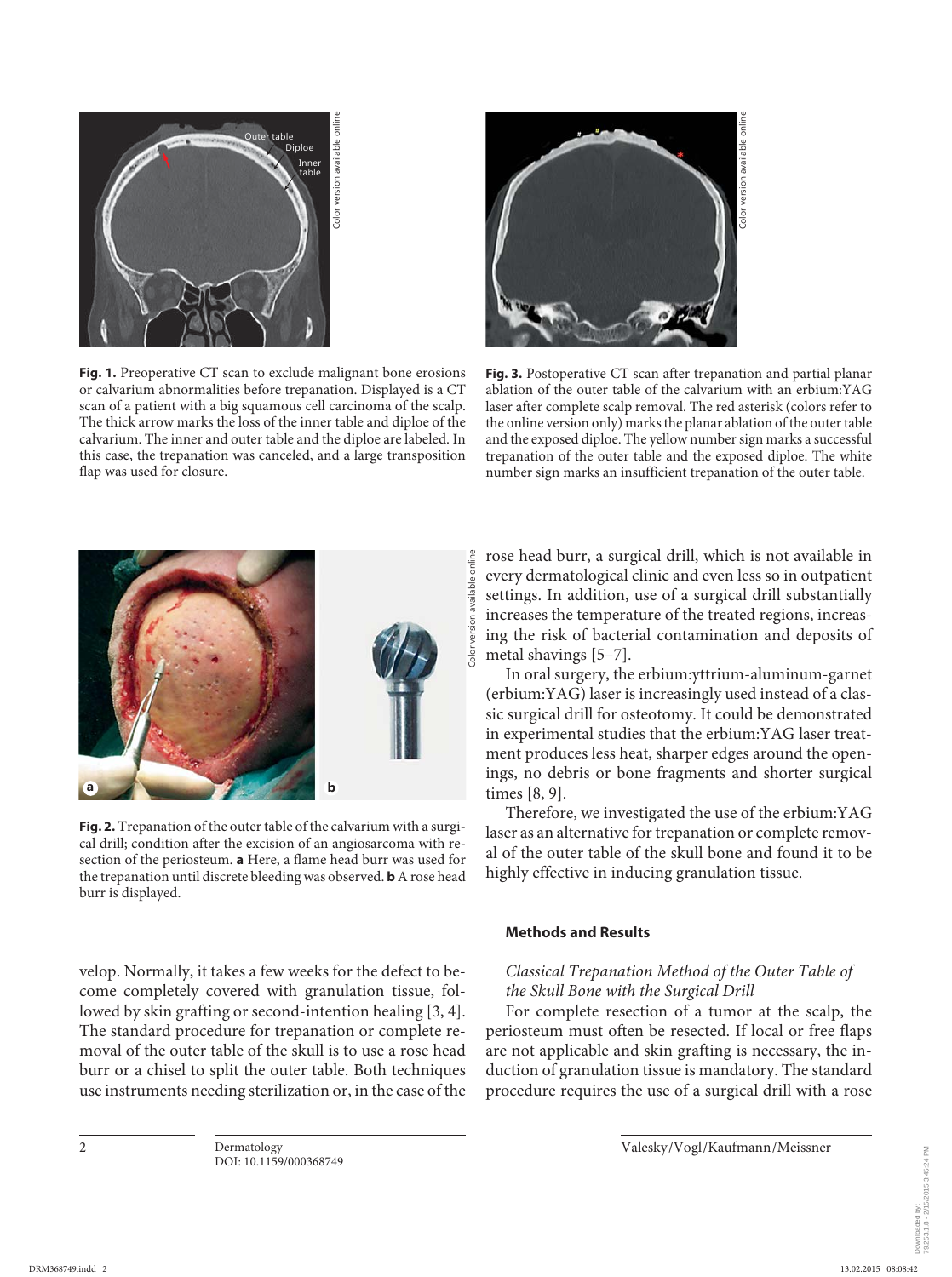

**Fig. 4.** Trepanation of the outer table of the calvarium with an erbium:YAG laser. **a** Status after micrographically controlled excision of a squamous cell carcinoma in a 94-year-old patient, including the resection of the periosteum (defect size: 12 × 12 cm). **b** Trepanation of the outer table with an erbium:YAG laser (laser settings: 5–10 J/cm<sup>2</sup>, 5 mm, 5–10 Hz). **c** Granulation tissue after 4 weeks. **d** Granulation tissue after 7 weeks. **e** Status directly after transplantation with a split-thickness graft. **f** Successful transplantation after 1 week.

or flame head burr. Before trepanation, a computed tomography (CT) scan of the skull should be routinely performed because sometimes the calvarium is much thinner than the expected 5–10 mm, or the inner table and/or diploe are lacking (fig. 1). The trepanation must be performed under sterile conditions until punctual bleeding is observed (fig. 2). Constant cooling with saline solution is crucial because the rapid rotation of the surgical drill produces substantial heat, which could harm the diploe. Besides trepanation, planar milling of the outer table is also possible. The use of a surgical drill is wet surgery that must be performed with maximum protection using splash-resistant surgical masks and visors for the surgeon and the assistance personnel.

### *Trepanation Method of the Outer Table of the Skull Bone with the Erbium:YAG Laser*

 The erbium:YAG laser can be used for trepanation or planar ablation of the outer table of the calvarium to induce granulation tissue  $[1]$ . It is very important that the outer table is completely removed and the diploe exposed, as demonstrated in a CT scan of the calvarium after trepanation and planar ablation (fig. 3). We normally use the erbium: YAG laser with a pulse energy of  $5-10$  J/cm<sup>2</sup>, a spot diameter of 5 mm and a pulse repetition rate of 5–

 Erbium:YAG Laser for Trepanation of the Outer Table of the Calvarium

10 Hz. Particularly at the beginning of the ablation, higher energy and repetition rates are used to thin the outer table quickly. After effective thinning, the frequency and pulse energy are reduced substantially to avoid a heat buildup. As shown in the short movie (online suppl. movie 1; for all online supplementary material, see www. karger.com/doi/10.1159/000368749), it takes only a few seconds to remove the outer table of the calvarium and expose the diploe to effect punctual bleeding. To estimate the thickness of the outer table and the diploe, a preoperative CT scan with a measurement device is very helpful.

 Trepanation must be performed under sterile conditions until punctual bleeding is observed (fig. 4a, b). Finally, a wet wound dressing is applied and changed regularly every 2 days. Normally, after 3–8 weeks, granulation tissue will cover the bone, and the defect can be transplanted (fig. 4c-f; online suppl. fig. 1). For smaller defects, a secondary-intention healing after trepanation can be considered (fig. 5) and is very effective.

 Trepanation with sufficient bleeding can be combined with an immediate application of a dermis equivalent, for example Integra™. As shown in figure 6, trepanation with the erbium: YAG laser (fig.  $6a-c$ ) is followed by the application of an artificial dermis template (Integra<sup>TM</sup>; fig. 6d). About 4 weeks later, the neodermis can be transplanted

/2015 3:45:24 PM 79.253.1.8 - 2/15/2015 3:45:24 PM

Dermatology DOI: 10.1159/000368749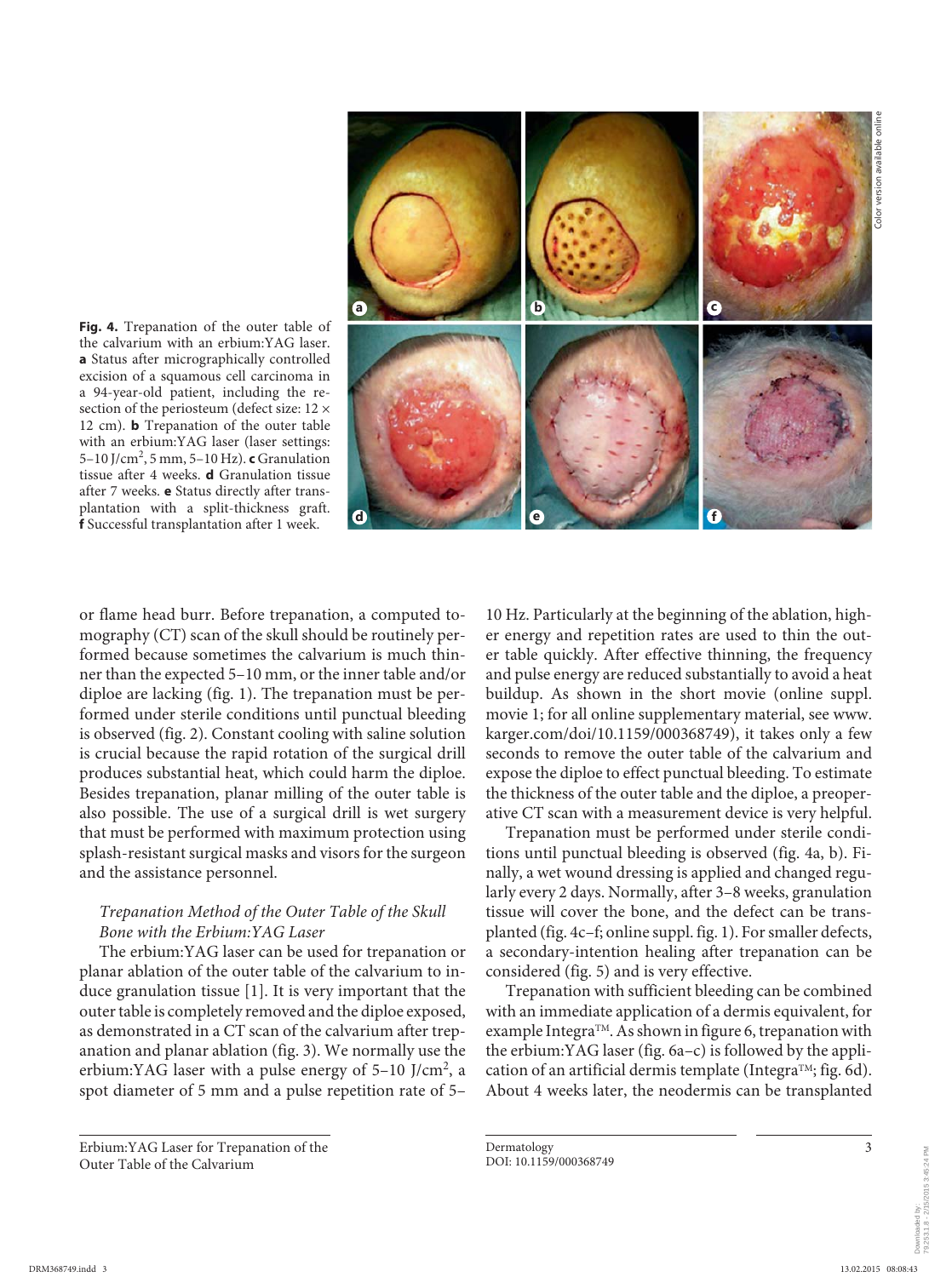**Fig. 5.** Secondary-intention healing after trepanation of the calvarium with an erbium:YAG laser. **a** Status after excision of a squamous cell carcinoma (defect size:  $2 \times 2$  cm). The patient refused a flap closure. The trepanation of the outer table was carried out with the erbium:YAG laser (laser settings:  $5{\text -}10 \text{ J/cm}^2$ , 5 mm,  $5{\text -}10 \text{ Hz}$ ). **b** Status 7 weeks after trepanation.



Color version available online ersion available clor.





in this region. **b** Trepanation of the outer table with an erbium:YAG laser (laser settings: 5-10 J/cm<sup>2</sup>, 5 mm, 5-10 Hz). **c** Status directly after trepanation. **d** Application of the dermis equivalent (Integra<sup>TM</sup>), which was left in place for 4 weeks to establish a neodermis. **e** Status 12 days after transplantation of a split-thickness skin graft.

**Fig. 7.** Planar removal of the outer table of the calvarium with an erbium:YAG laser. **a** Intraoperative picture (laser settings: 5– 10 J/cm<sup>2</sup>, 5 mm, 8-10 Hz). **b** An enlarged picture of the exposed and bleeding diploe (asterisk). In the periphery, the intact outer table (number sign) can be seen. The periosteum (plus sign) around the defect is intact.



4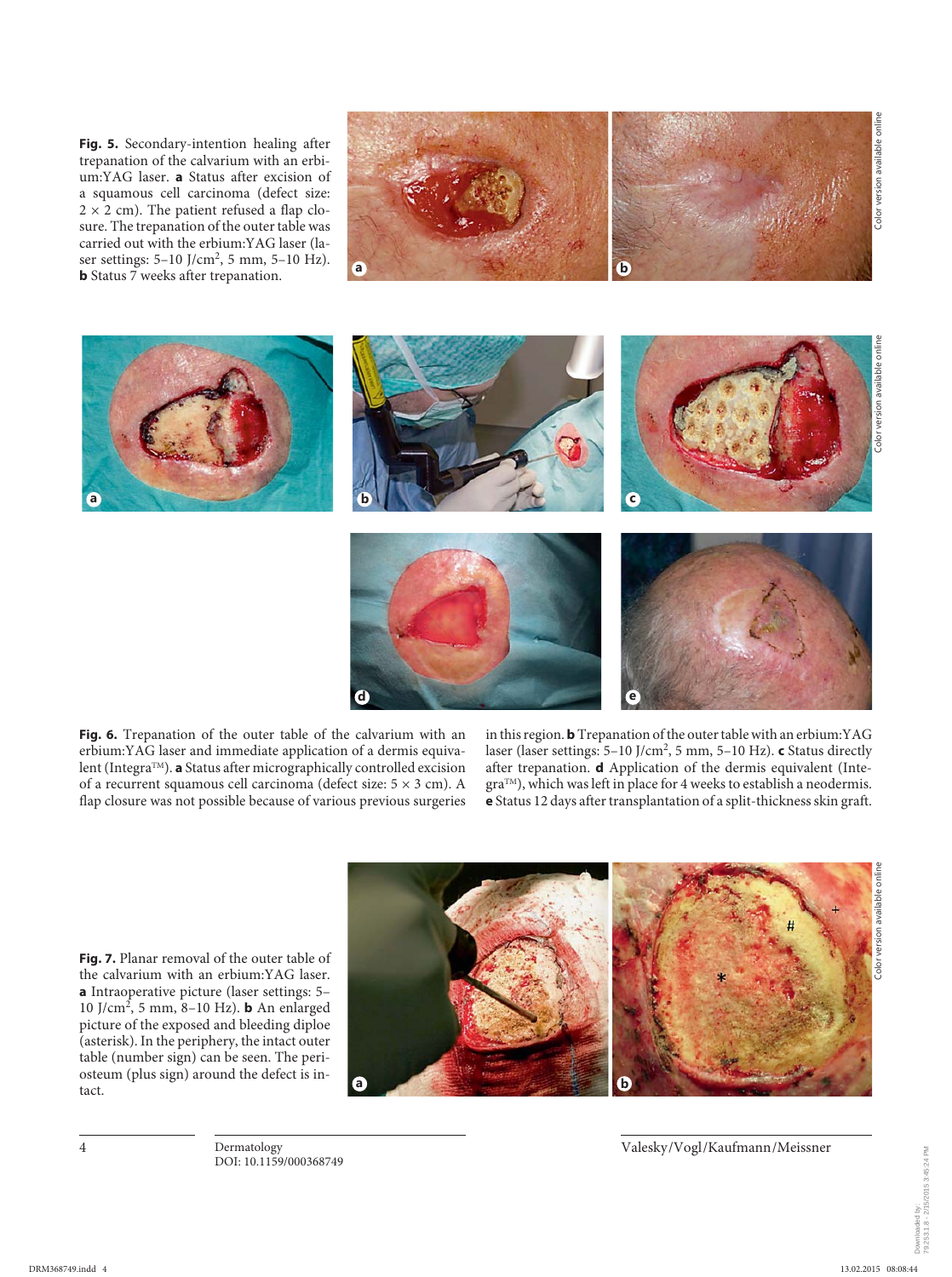with a split-thickness skin graft. The skin grafting was successful, as shown 2 weeks after the transplantation  $(fig. 6e)$ .

 Besides classical trepanation, the erbium:YAG laser can also be used for the planar removal of the outer table of the calvarium. The same laser settings are used as in trepanation (fig. 7). After planar removal of the outer table, a direct transplantation of the opened diploe is often possible.

#### **Discussion**

 We have introduced an effective and quick alternative for the trepanation or planar removal of the outer table of the calvarium to induce granulation tissue. Up to now, only a surgical drill equipped with a rose or flame head burr was used for this procedure. The classical method with the surgical drill has some drawbacks compared to the use of the erbium:YAG laser. Many dermatological clinics and outpatient settings do not have a surgical drill at hand. In addition, the sterilization process is elaborate. In contrast, an erbium:YAG laser, because it is used for many other applications in dermatology, is often found in dermatological settings. Sterilization of the laser head is not necessary, because it does not have contact with the defect.

 The erbium:YAG laser has a wavelength of 2,940 nm, and its energy is highly absorbed in water and hydroxyapatite, resulting in minimal tissue degeneration and thin surface interaction [10]. Sasaki et al. [11] as well as Hibst [12] explain the 'cold' ablation of the erbium:YAG laser by its maximal energy absorbance in water, which induces rapid steam creation, leading to an explosive destruction of inorganic substances. This property is the basis for the reduced thermal damage in treated bone surfaces compared to when a surgical drill is used [9]. Sasaki et al. [13] could not find any carbonization regions in bone tissue after erbium:YAG treatment even after high repetition rates (20 Hz). Further analysis by Panduric et al. [8] by field emission scanning electron microscopy and energy-dispersive X-ray analysis of erbium:YAG-treated bone demonstrated a similar amount and distribution of the chemical elements in the treated and untreated areas. Yoshino et al. [14] revealed that erbium:YAG irradiation did not inhibit cell migration and proliferation, which is a prerequisite for the development of healthy granulation tissue. In addition, Panduric et al. [9] demonstrated that the erbium:YAG laser, compared to the surgical drill, does not produce additional bone dust or bone fragments, which increase the chance of local infection, as shown by Stübinger et al. [15] . Furthermore, the same group found that the precision of the erbium:YAG laser in osteotomy is much greater than that of a surgical drill [8]. An additional benefit of the erbium:YAG laser is the lack of development of a wet aerosol as seen with the surgical drill and therefore a reduction in the infection risk for the surgeon and assistance personnel. The smoke aerosol induced by the erbium:YAG laser can easily be eliminated by a medical suction device. In addition, we could successfully demonstrate the combination of erbium:YAG trepanation with the immediate use of a dermal regeneration template, an approach which has not been shown before. We demonstrated that this alternative to the surgical drill is an effective, safe and quick procedure and offers many advantages for inducing granulation tissue on bare bone.

#### **Disclosure Statement**

 The authors declare no conflicts of interest. There was no funding.

#### **References**

- 1 Meissner M, Kaufmann R: Surgical wounds of the scalp. Methods of closure (in German). Hautarzt 2011;62:354–361.
- 2 Beloste A: Le chirurgien d'hôpital. Paris, Chez Laurent d'Houry, 1696.
- 3 Latenser J, Snow SN, Mohs FE, et al: Power drills to fenestrate exposed bone to stimulate wound healing. J Dermatol Surg Oncol 1991; 17:265–270.
- 4 Barry RB, Langtry JA, Lawrence CM: The role of cortical bone fenestration in the management of Mohs surgical scalp wounds devoid of periosteum. Br J Dermatol 2009;160:1110– 1112.
- 5 Barone CM, Jimenez DF, Yule GJ, et al: Analysis of bone formation after cranial osteotomies with a high-speed drill. J Craniofac Surg 1997;8:466–470.
- 6 Kerawala CJ, Martin IC, Allan W, et al: The effects of operator technique and bur design on temperature during osseous preparation for osteosynthesis self-tapping screws. Oral Surg Oral Med Oral Pathol Oral Radiol Endod 1999;88:145–150.
- 7 Kondo S, Okada Y, Iseki H, et al: Thermological study of drilling bone tissue with a high-speed drill. Neurosurgery 2000;46: 1162–1168.

 Erbium:YAG Laser for Trepanation of the Outer Table of the Calvarium

79.253.1.8 - 2/15/2015 3:45:24 PM